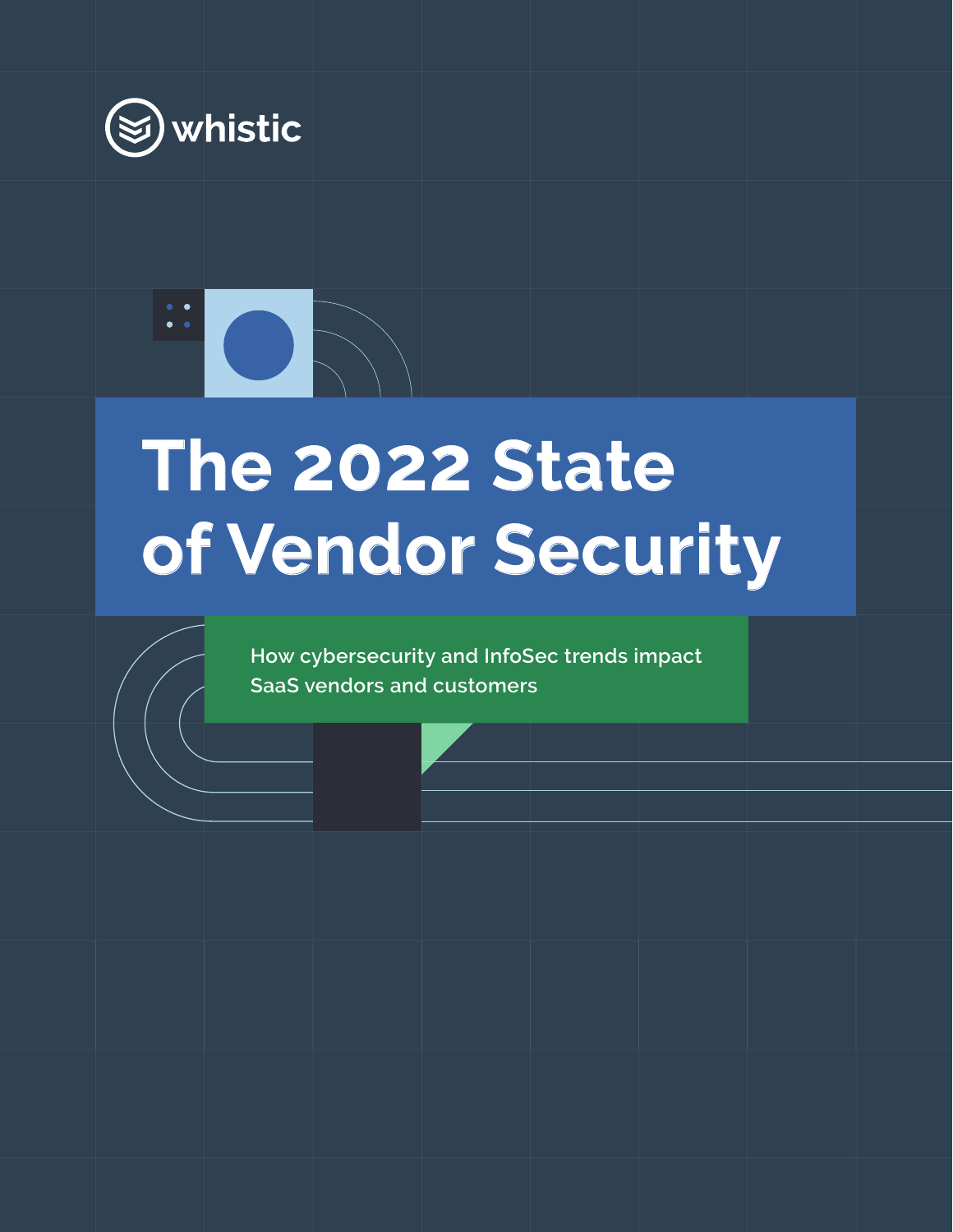# **Introduction**

If 2021 taught us anything, it's that hackers and other bad actors are still targeting third parties as a means of entry into your environment to access and steal your valuable customer data. From SolarWinds to Microsoft Exchange and more recently the Log4j vulnerability, some of the biggest data breaches in history happened last year. While there's no way to completely eliminate data breaches from happening, we've found that when companies and their vendors are transparent and open about security posture and how each new application added to the environment impacts risk, the impact of breaches can be minimized.

Since our inception, Whistic has worked tirelessly to evangelize the importance of a thoughtful vendor assessment process for both buyers and sellers. We have a vested interest in understanding how current assessment practices are impacting businesses and what can be done to improve those practices in the future. That's why Whistic is committed to conducting regular research to ensure we maintain our position on the bleeding edge of vendor security.

In this report, the third in an ongoing series, we'll highlight the current state of vendor security, identify industry trends, and provide recommendations for how companies can improve their processes for conducting and responding to assessments.

We partnered with a leading market research provider to conduct this research, utilizing their audience panels to survey more than 600 individuals working in InfoSec, cybersecurity, and SaaS sales. Two surveys were administered in late December 2021—one for InfoSec/ cybersecurity and the other for SaaS sales professionals. The report is divided into two sections highlighting responses from each of the surveys.

**Contract Contract Contract Contract Contract**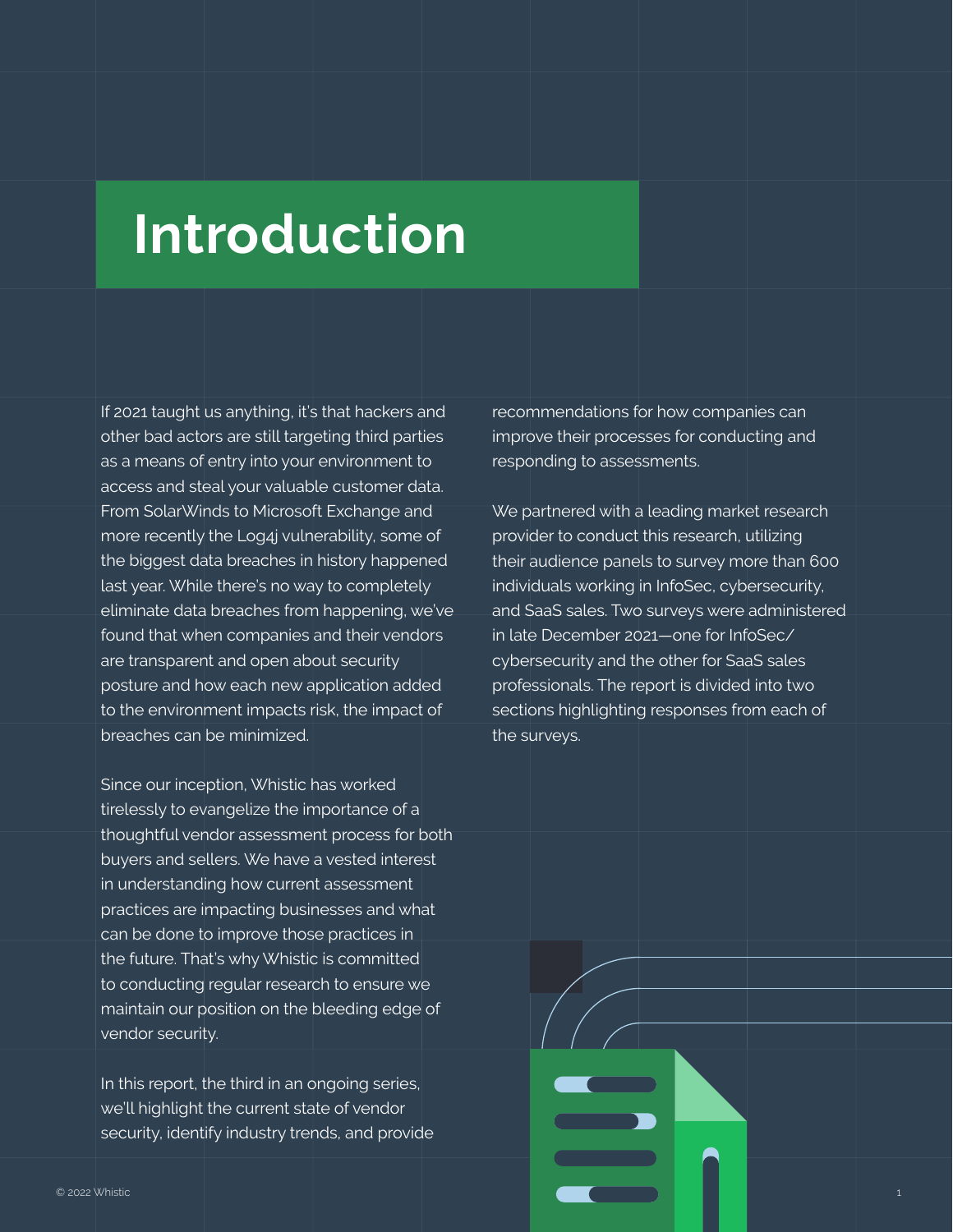# **InfoSec and Cybersecurity**

### **Key Findings**

The survey included responses from 315 individuals working in the cybersecurity and InfoSec industry. The respondents worked primarily for mid-sized enterprises, with an average company size of 1,332 employees. Despite working for larger companies, the respondents worked on relatively small teams with 5.8 members on average. Respondents ranged from manager to executive level and had 5.6 years experience in vendor security on average, with 13% having more than 10 years of experience.

#### **Demographics**



### **No company is immune to a data breach**

Nearly half of survey respondents indicated they had experienced a data breach in the last three years. When you dig in a little deeper at an industry level, there are some outliers. The rate of companies that have experienced a data breach the past year is slightly higher in technology (56%), computer software (57%), construction (52%), transportation (63%), and significantly higher in banking/finance (82%). There were also some outliers in other industries that had a lower percentage of respondents experiencing a data breach in the last three years, including manufacturing (29%), healthcare (36%), wholesale (18%), consulting (11%), and education (25%).



#### **Rate of companies that have experienced a data breach**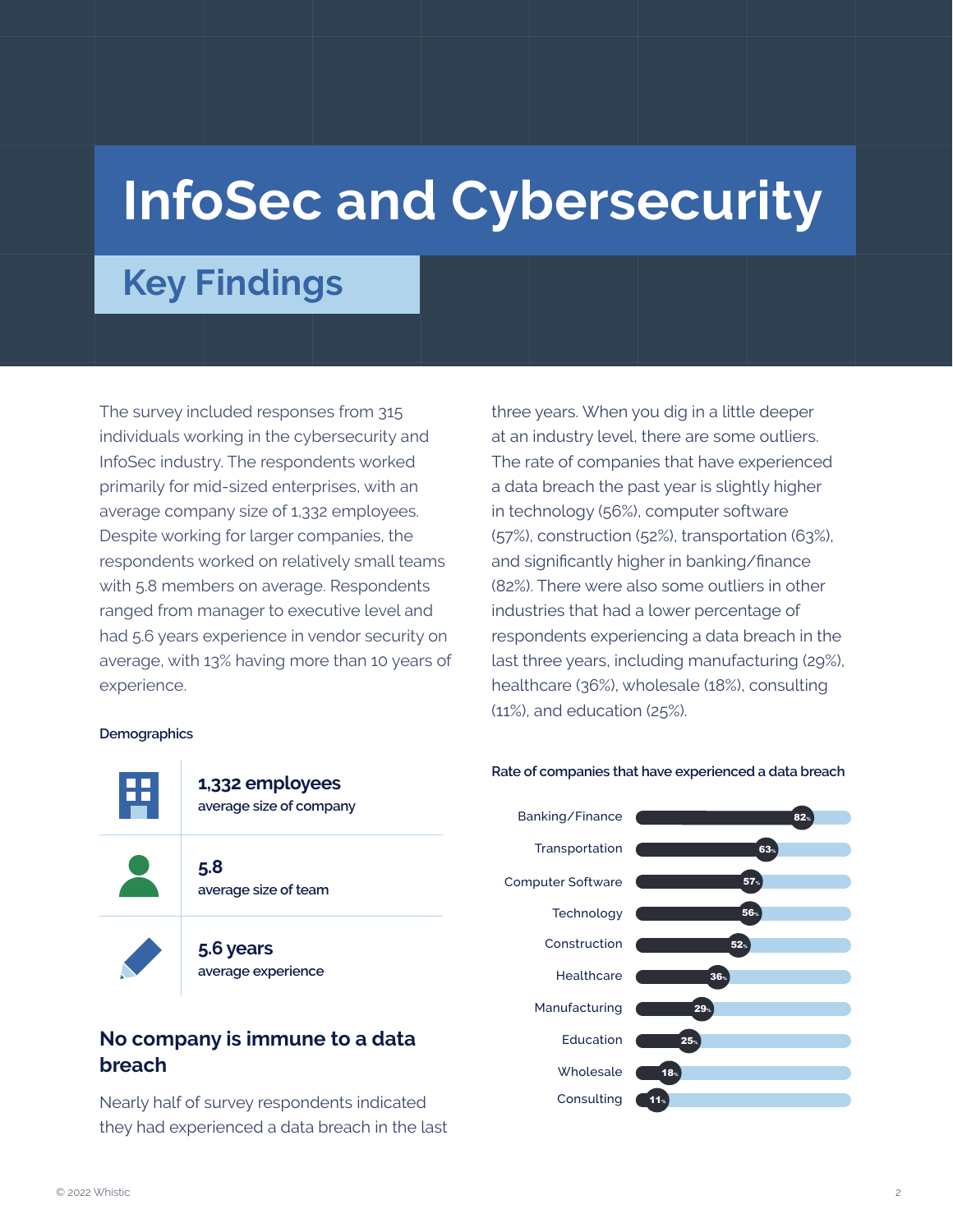Of those who have experienced a data breach, 81% said the breach came as a result of a vulnerability in one of their third-party vendors. That number was quite a bit higher in banking and finance with 93% citing a third party as the cause for their breach, while 100% of those in retail said their breach was caused by one of their vendors. When it comes to cleaning up after the breach, respondents indicated it took 49 days on average to remediate and clean up.

### **Appetite exists for on-demand vendor assessments**

Ninety-four percent of respondents indicated they would be willing to begin a vendor assessment by leveraging an already completed, on-demand questionnaire. This is up significantly from last year's report when just 82% of respondents indicated a willingness to conduct on-demand assessments.

On the vendor side, 80% of respondents said they would be willing to make security documentation available publicly to customers and prospects so long as they had the ability to control who sees it and for how long. Below is a breakdown of places they would be willing to publish that documentation.

- **• Security page on their website (70%)**
- **• Review portals like G2 (55%)**
- **• Exchanges like CSA STAR Registry or the Whistic Trust Catalog (43%)**

Respondents also said having access to ondemand questionnaires would save them 12.4 hours per month assessing vendors.

### **Proactive vendor security remains a key motivator**

Proactive vendor security and protecting sensitive data remain the number one

motivator for companies to start assessing vendor security. This is followed by customer or industry requirements, regulations like HIPAA, GDPR, FFIEC, and finally in response to a security incident. This is consistent with results from previous surveys.

### **Why companies start assessing vendor security**



### **Use of third party validation increasing**

The number of respondents who indicated their companies use risk ratings or scoring providers as part of the vendor security process increased significantly year over year, growing from 59% in 2021 to 72% in 2022. This shows an increased value in third-party validation of a vendor's questionnaire response when evaluating potential vendors.



When asked how important on a scale of 1-10 continuous monitoring and live risk ratings were to the vendor assessment process, 82% rated it an 8 or higher.

### **More than SOC 2 and ISO 27001 needed**

Despite the obvious need for third party validation of vendor security posture, vendors can't just provide their customers with a SOC 2 or ISO 27001 and call it a day. Even though those reports are very thorough, only seven percent of respondents said they would require no additional security documentation.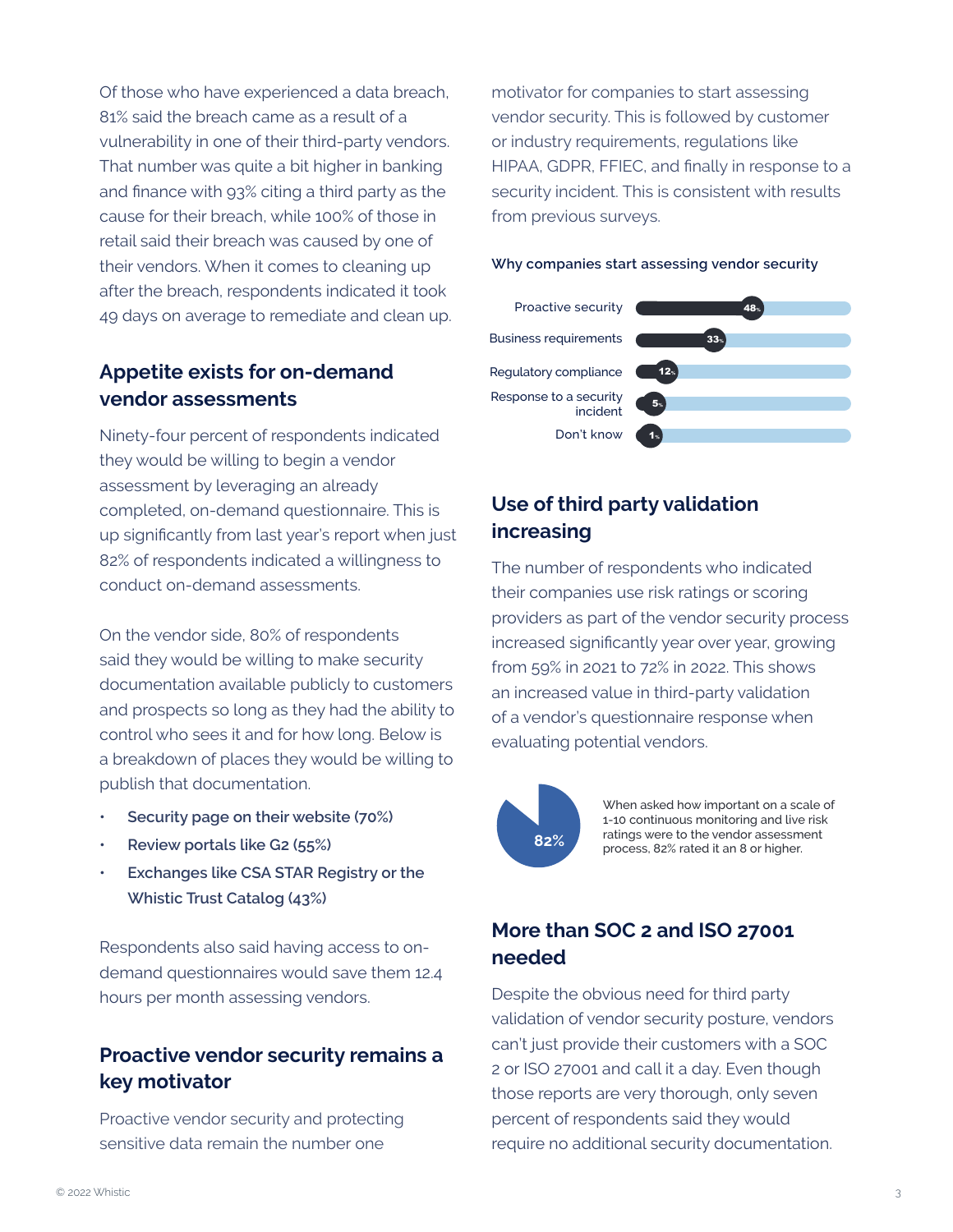These reports are a good starting point, but it is important to include responses to industrystandard frameworks and other information relevant to your security posture.

**If the vendor provides a SOC 2 or ISO 27001, how likely would you be to ask for additional security documentation?**



### **Number of vendors assessed on the rise**

The survey found that the number of vendors assessed annually, on average, increased by 20%, from 141 to 172. While the number of vendors companies manage in their environments decreased slightly from 160 to 157. This could be due to a number of factors, from consolidation of applications to the difference in audience from year over year.

### **The vendor assessment process is time consuming for buyers and sellers**

Vendors surveyed are responding to 23 vendor assessment requests each month on average, which is an increase of approximately 10% from the previous year. With each response taking around 3.5 hours—that's 80.5 hours per month.

But that's just the raw hours it takes to respond to a questionnaire request. In terms of the sales cycle, it can add up to a week before the deal is closed, and if there's a clarification request from the customer, it can take even longer. Each clarification request adds 4.1 days to the sales cycle on average. What these numbers don't show is how responding to questionnaire requests disrupts the day-to-day activities of InfoSec and cybersecurity teams. Instead of creating a secure environment, they are tasked with administrative duties.

When it comes to assessing vendors, respondents are spending 23 hours per week, and it typically takes 4.8 days to receive completed assessments back from vendors. It's interesting to note that the top two most timeconsuming aspects of the vendor assessment process are adding little value to improving security. It's focused on what information do I need and who do I need to get it from—tasks that can be easily automated with the right technology.

**Top time-consuming aspects of the vendor assessment process:**

- **• Determining vendor risk levels and what information to request from the vendor (33%)**
- **• Tracking down vendor contact information and other relevant info from internal stakeholders (26%)**
- **• Reviewing vendor responses, identifying gaps/risks, and writing up a final summary of the assessment (21%)**
- **• Discovering which vendors need to be assessed (15%)**
- **• Communicating the results of the vendor assessment internally to the vendor and working through any remediation or followup tasks (5%)**

This differs from the previous year, which listed the following as the most time-consuming aspects of assessing vendors: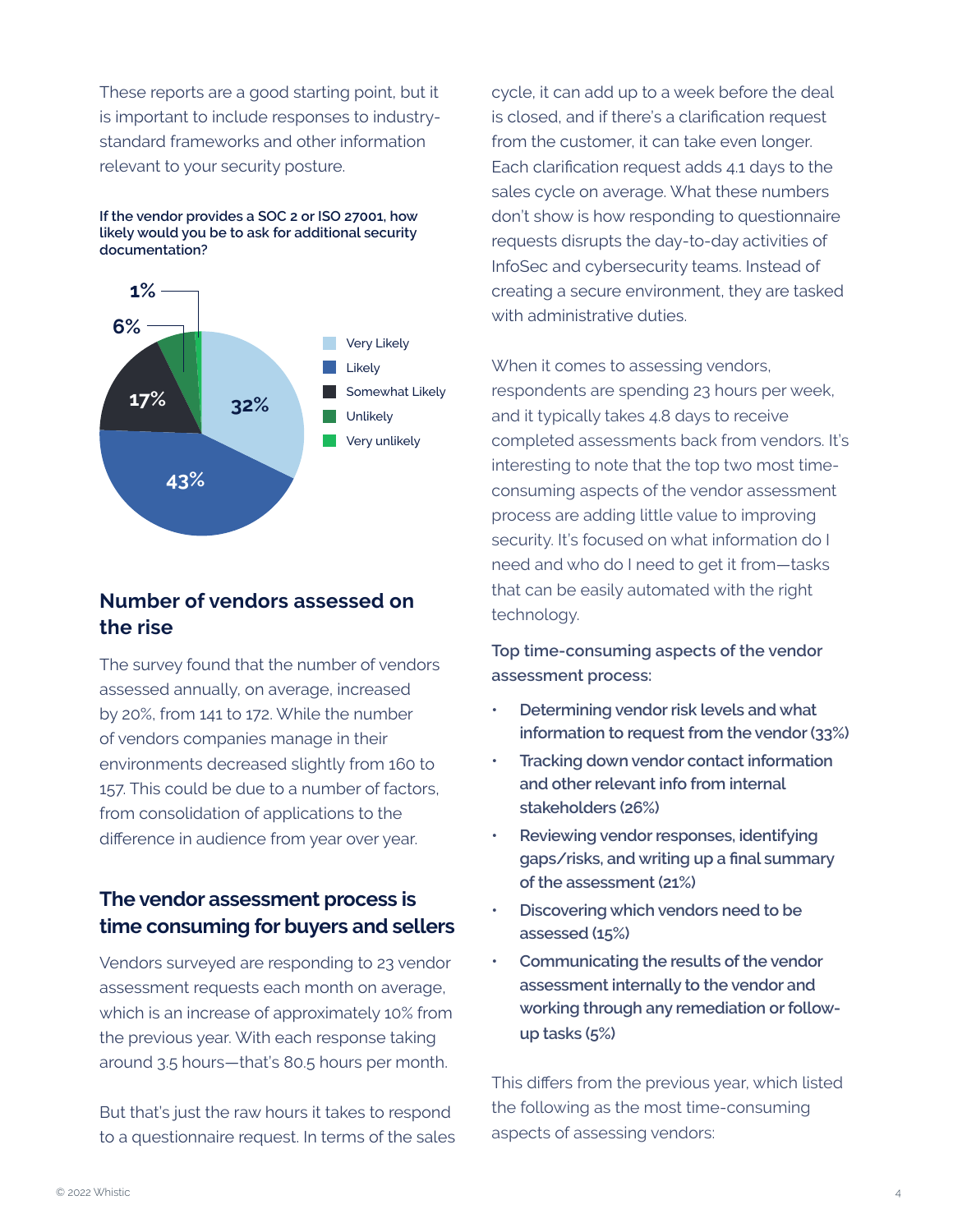- **• Reviewing vendor responses, identifying gaps/risks, and writing up the final assessment (28%)**
- **• Determining vendor risk levels and what information to request from the vendor (23%)**
- **• Tracking vendor contact information and other relevant info from internal stakeholders (22%)**
- **• Discovering which vendors need to be assessed (18%)**
- **• Communicating the results of the vendor assessment internally to the vendor and working through any remediation or followup tasks (8%)**

### **Teams outsource at least some of the process to increase efficiency**

Sixty percent of survey respondents are outsourcing at least some of the vendor assessment process, with 15% outsourcing the entire process and 45% of respondents using a mix of internal and external resources. The primary reasons for outsourcing are as follows:

Technology/process advantages Budget/cost factors Quicker deployment Lack of internal expertise/experience Lack of current headcount/internal staff



### **Still no industry standard for assessing vendor security**

The survey found that 30% of companies surveyed are using custom, non-standard questionnaires, which is up slightly from the previous year, with 52% using a combination of industry standard and custom questionnaires and 15% using only industry standard

questionnaires and frameworks to assess vendors.

However, 51% of those surveyed also said they were considering implementing or adopting industry standard questionnaires in the future and 38% indicated it was a possibility. This is up from the previous year where 48% were considering implementing standard questionnaires and 29% said it was a possibility.

### **Top Industry Standard Questionnaires and Frameworks**

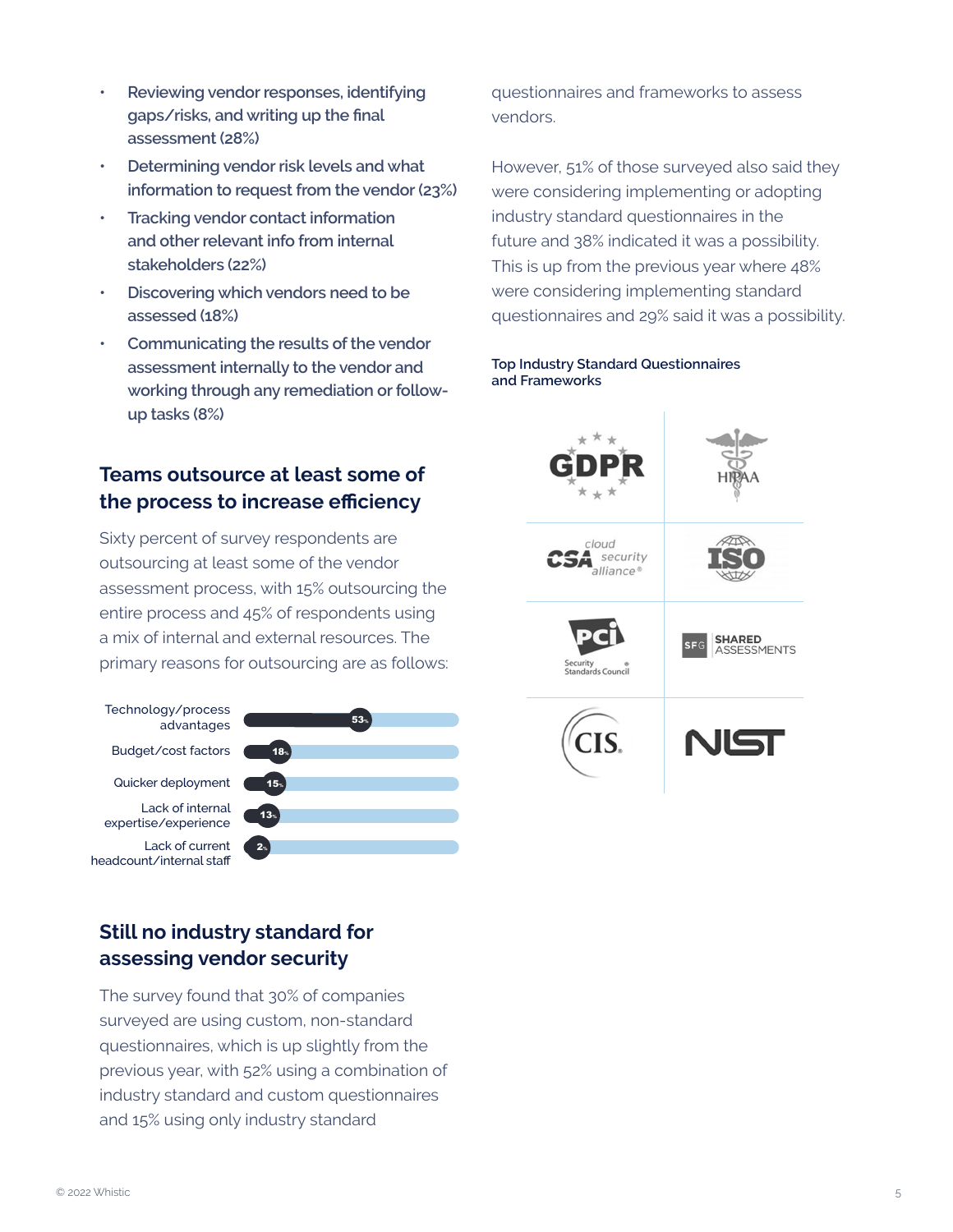# **SaaS Sales Survey**

### **Key Findings**

For this portion of the report, we surveyed 303 sales representatives working in SaaS. Respondents worked primarily in technology and computer software, which was to be expected, but a small percentage worked for SaaS companies in specific industries like healthcare, finance, retail, etc. On average, they had 6.5 years experience working in SaaS sales, have titles ranging from SDR to CRO, and worked for medium to large enterprises with an average company size of 1,620 employees.

#### **Demographics**



**Most common titles**

### **Proactive sharing of security information on the rise**

Sixty-four percent of salespeople surveyed indicated they proactively share security documentation with customers and prospects, which is up from 58% the previous year.

Sharing security information early in the sales process helps ensure deals close faster, resulting in fewer deals pushing to the next quarter or being lost altogether because sales teams can't respond quickly enough or show their company can meet their customers' security needs.

### **Frequency a deal pushes because you couldn't respond to a security review in time**

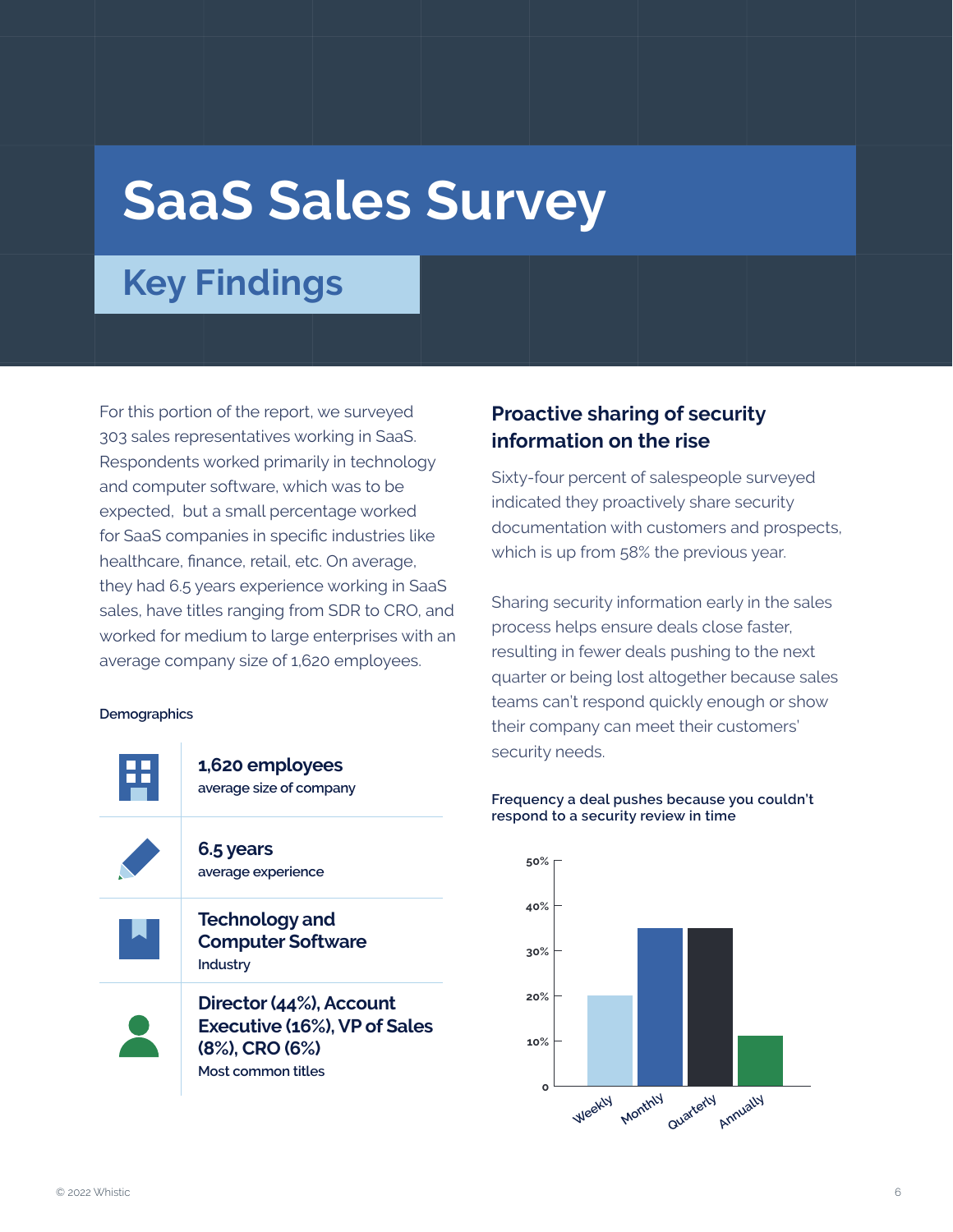Forty-five percent of respondents said they had a deal push because they couldn't respond to a security review in time. This is up eight percent from the previous year where 37% of respondents made that claim.

**Frequency a deal is lost because you couldn't respond to a security review in time or meet the customer's security expectations**



Another 34% indicated they lost a deal because they couldn't respond to a security review in time or meet the customer's security expectations. This number remained consistent year-over-year.

### **Sales reps responding to security reviews instead of driving revenue**

There are only so many hours in a day and only so many selling days in a quarter, and any time your sales reps spend doing administrative work like responding to security reviews takes them away from what they do best—closing deals. Unfortunately, many salespeople are still having to spend a significant amount of time tracking down answers to questionnaires.

**How often sales reps are involved in responding to a security review**



They are spending 7.4 hours, or the equivalent of nearly one working day per month responding to security reviews, with 22% of respondents spending more than 10 hours per month. This is up slightly from the previous survey, which found that sales reps were spending 6.8 hours per month on average answering security questionnaires.

The survey also found that revenue increases when efforts are made to streamline the vendor assessment process.

**Would streamlining customer security reviews help me generate more revenue for my company?**

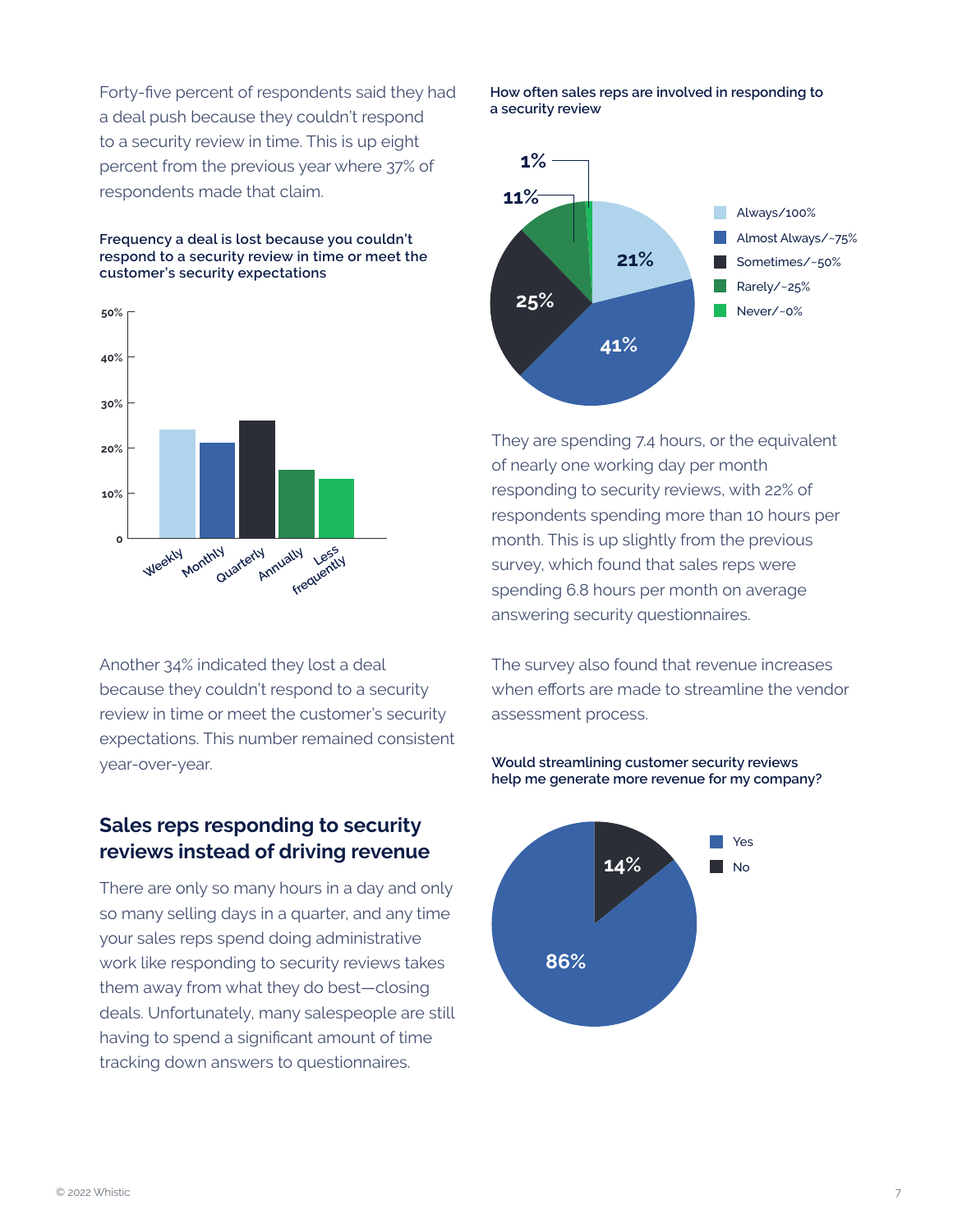### **Responding to questionnaires lengthens the sales cycle**

Seventy-nine percent of respondents said their customers require them to respond to a security review/assessment before they close a deal and that responding to a security review adds a week to the sales cycle. That number is even higher if clarification is required on the returned questionnaire, which as we noted in the previous section, adds another four days to the sales cycle.

### **Percent of deals that require clarification**

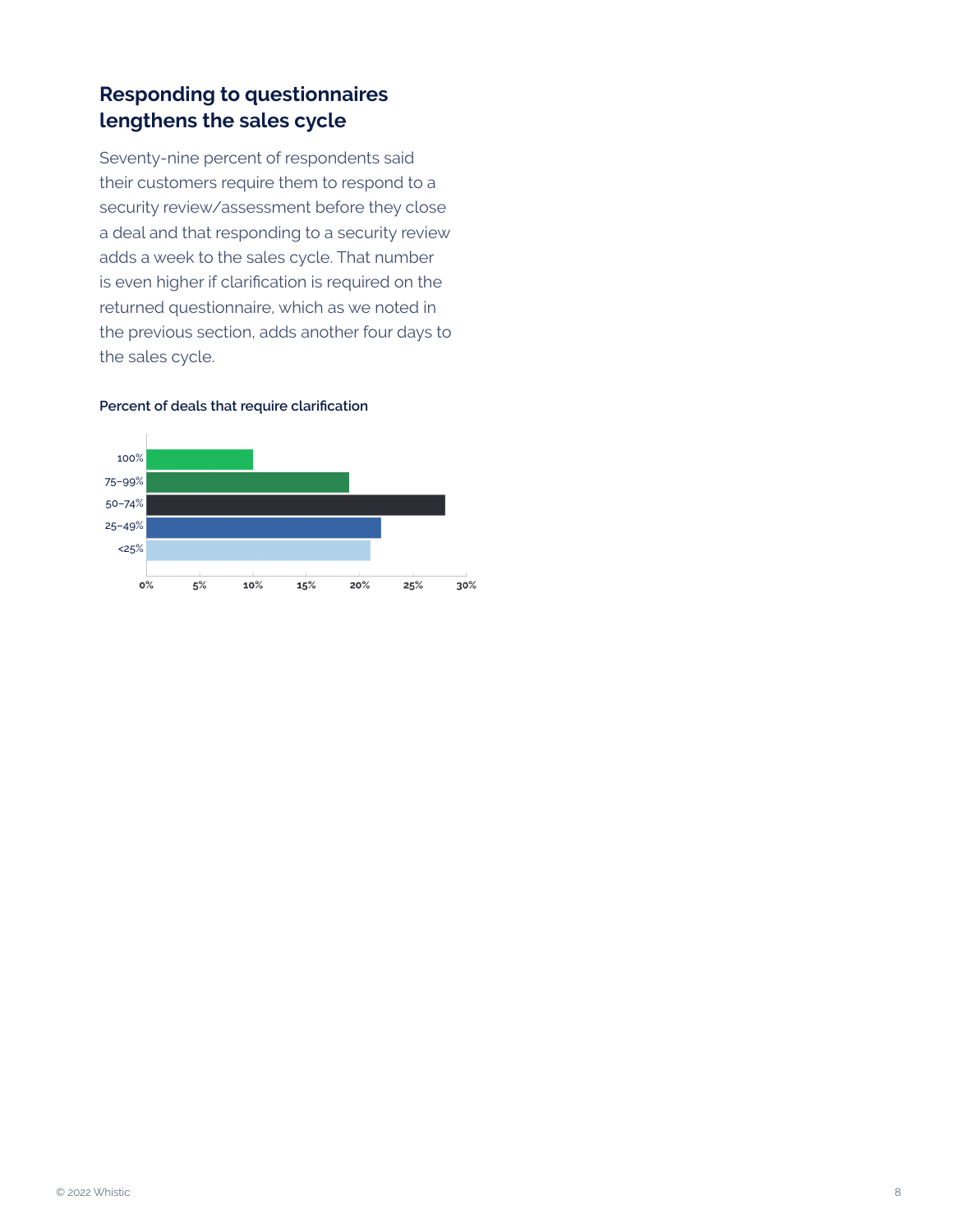## **Recommendations**

Based on the results of the survey, there are a few key areas we believe if you make slight adjustments to your existing strategy, will pay huge dividends in improving the vendor assessment process, resulting in faster sales cycles and a more efficient and secure security ecosystem.

### **Build a thorough security profile and share it proactively**

While the survey found that custom questionnaire use is on the rise, we still recommend basing your security profile on standard questionnaires commonly used by your customers. Most of your customers are willing to begin the assessment process with an already completed questionnaire, so all you would need to do in the future is respond to clarifying questions, which will take significantly less time than responding to an entire custom questionnaire. When building your Profile, we suggest including the following elements:

**Complete standard questionnaires.** While it might seem like a lot of work to complete three to five standard questionnaires up front to build your security profile, it will save you a lot of time in the long run and ensure your security posture has been properly vetted for

your customers and prospects. And if you're worried about customers accepting standard questionnaires, you shouldn't be as most custom questionnaires use questions from standard frameworks as a baseline.

**Put an NDA in place.** To ensure your security posture remains protected, we recommend attaching an NDA to your Profile before it can be accessed.

**Upload audits and certifications.** We'll talk about this a little later in the recommendations section, but third-party validation of vendor attestation is becoming increasingly important. As such, any Profile worth its salt will include things like a SOC 2 Type 2 report, ISO 27001, FEDRAMP, or any of the certifications and audits you may have completed.

Once your Profile is completed, package it up nicely and give access to your salespeople, so they can start sharing it proactively at the outset of any sales cycle. Being transparent (as you'll see below) helps build trust with your customers because it shows you have nothing to hide.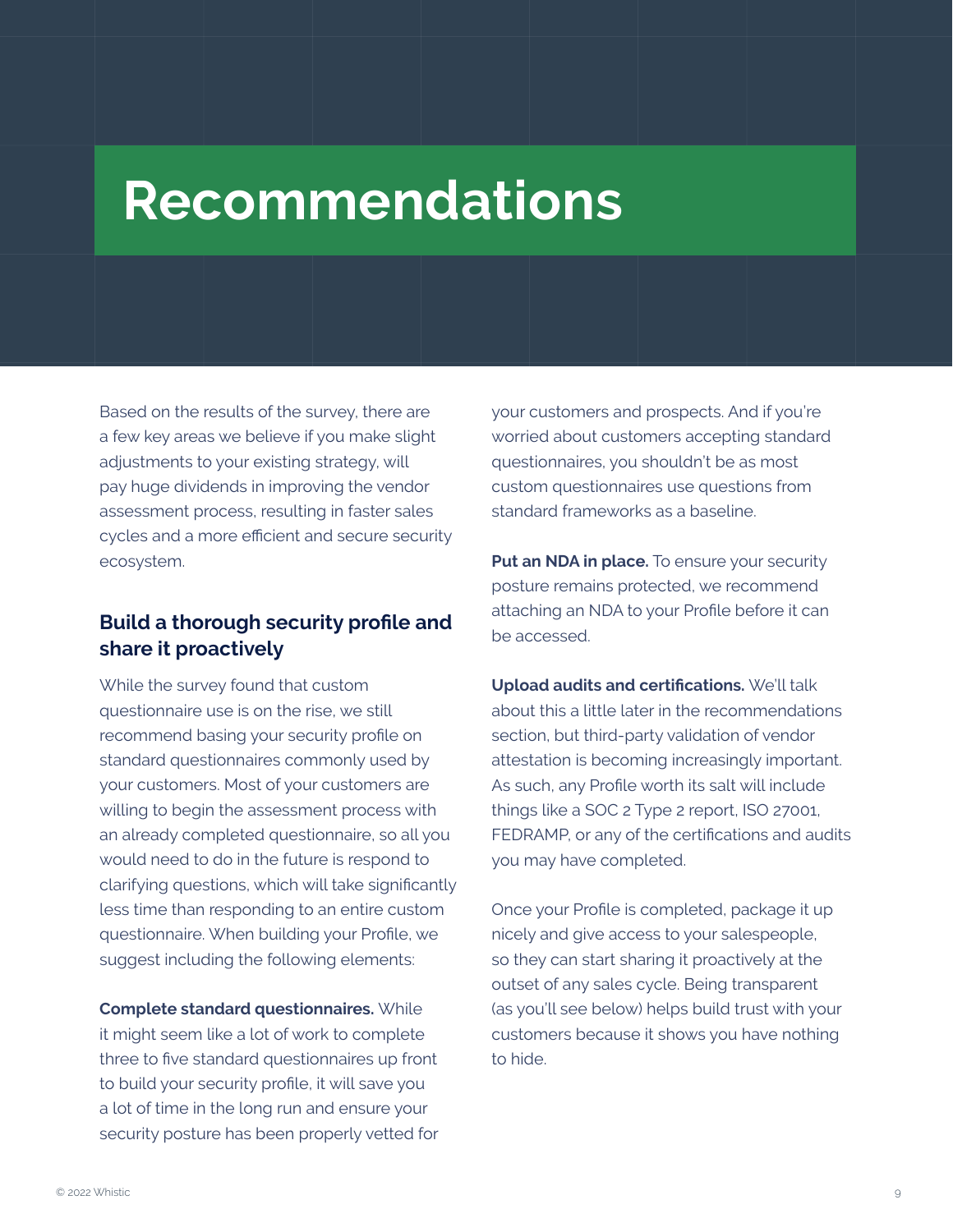### **Look for ways to be more transparent**

As our research shows, most transactions require some form of security assessment before they can be completed. Since this is the case, we recommend vendors get out in front of the process and publish their security profile publicly. Being transparent with customers helps build trust at the outset of the relationship and increases the likelihood of them purchasing from you. To help you get started, we recommend publishing in the following places:

**The security page of your website.** The easiest and most obvious place to publish your security documentation is on the security page of your website. Depending on how much control you want to have over your documentation, there are a number of solutions (including Whistic) that can host your documentation and manage the requests. These solutions give you the opportunity to decide who has access to your information, for how long, while also helping ensure they have the most up-to-date version of your documentation.

**Security directories and exchanges.** Next, you should identify directories and exchanges that your customers frequent to conduct on-demand assessments of vendor security posture like CSA's STAR Registry or Whistic's Trust Catalog and publish your Profile to them. Making your security posture available ondemand speeds up the vendor assessment process, provides a better experience for your customers, and saves the time your InfoSec team used to spend responding to one-off questionnaire requests.

**Software review sites.** Finally, many software review sites, like G2, are incorporating security documentation to their portals to help users

make the most informed decisions about software purchases. One of the biggest reasons is because security is often cited as the most important factor in determining which vendor is chosen.

### **Incorporate more third-party validation in assessments**

The increase in risk ratings usage indicates that companies see an increased value in thirdparty validation of security information, but risk ratings are just scratching the surface of thirdparty validation available. Below are some other examples we recently highlighted in an ebook about 2022 trends in vendor security:

**Internal validation by vendor.** First, you can ask the vendor to conduct control compliance self-validation using a tool like Drata or Whistic and provide a time-stamped report that shows control compliance data as evidence.

**Independent audit or certification.** One of the best and most common methods for validating a vendor's security compliance is via a thirdparty audit like a SOC 2 Type II or an ISO 27001 Certification provided by the vendor.

**Third-party risk assessment.** If you feel the need to go above and beyond, when validating vendor assessments, you can hire a third-party assessor to conduct an assessment of your vendors. This validation method is more costly than the others, but it is very effective at helping identify risk associated with your vendors.

**Internal continuous validation.** Finally, you can utilize a continuous compliance tool like Drata to automatically and continuously validate control compliance of your vendors.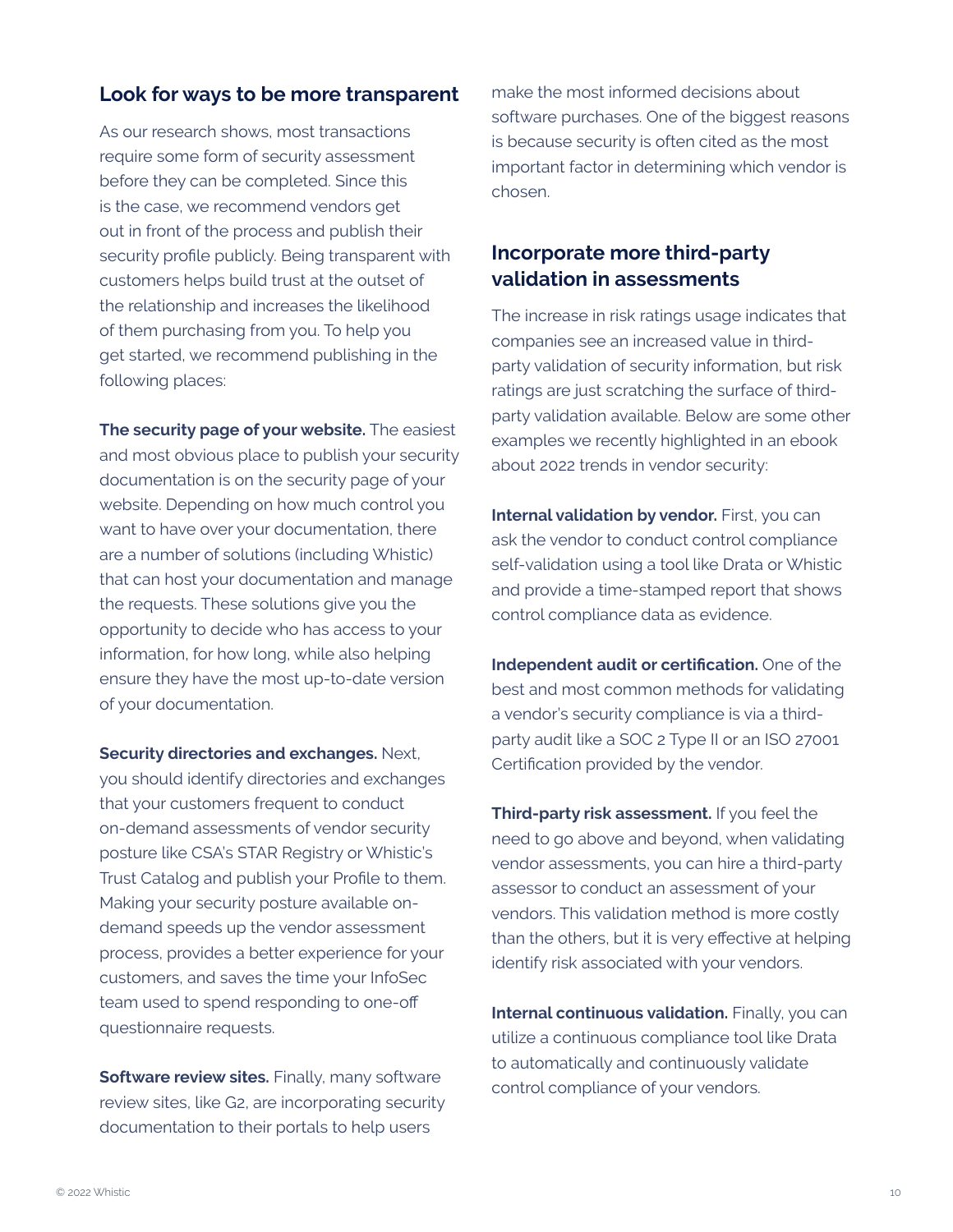### **Keep your sales team selling**

It's no secret that responding to questionnaires can be a time-consuming process and can take valuable selling time away from your reps. But when you incorporate strategies like the ones outlined above into your process and enable your sales team to share your security posture proactively, they can focus on what they do best—driving revenue.

### **Are you putting security first?**

Join top tech firms committed to put security first by pledging to proactively share your security documentation with customers.

**[Join Security First Initiative](https://www.whistic.com/securityfirstinitiative)**

### **Founding members of the Security First Initiative**

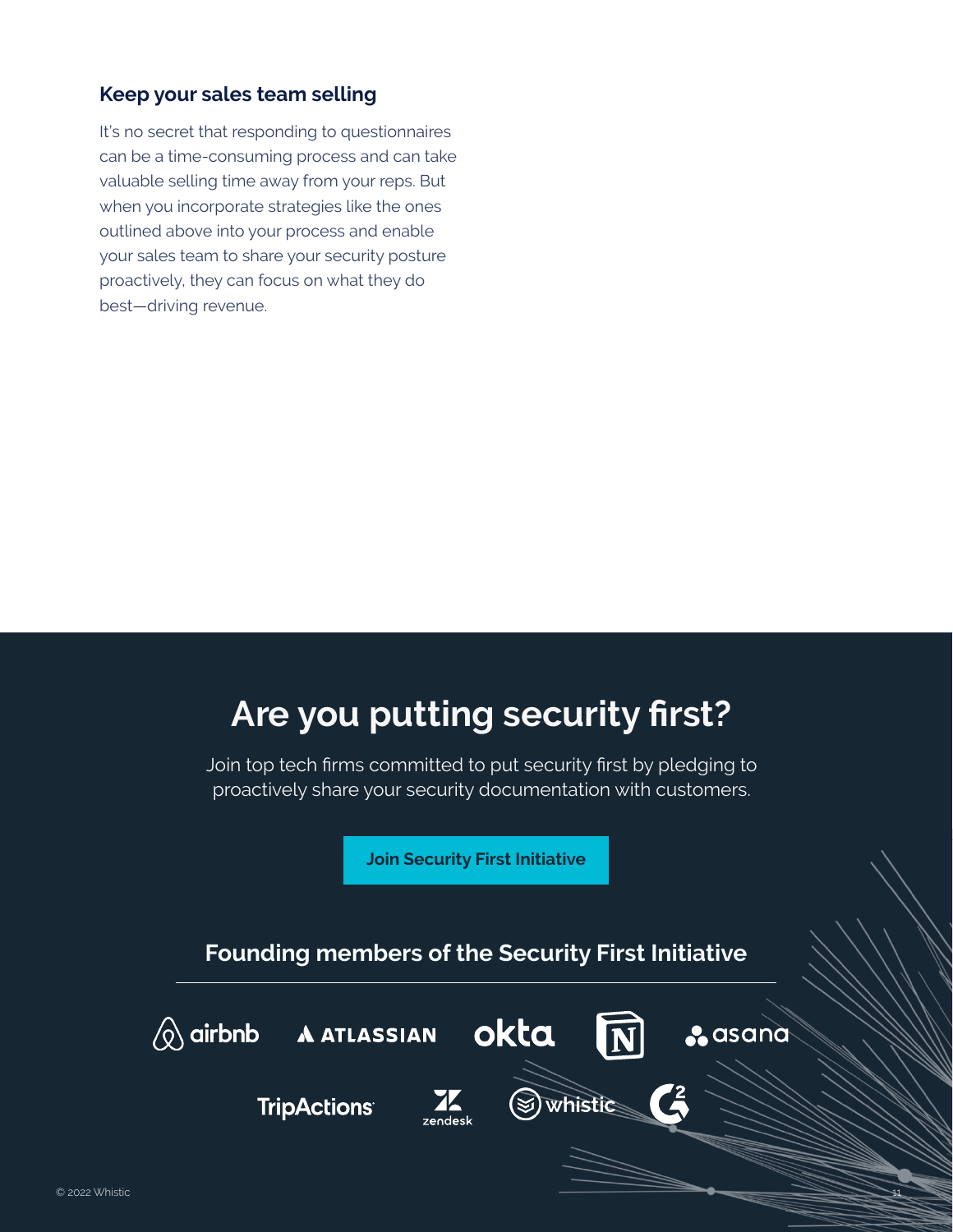# **How Whistic can help**

For many businesses, vendor security is a double-edged sword. They have to both evaluate vendors and respond to vendor assessments. With so many assessments coming in and out, it can be hard to keep a handle on everything. To streamline the process for both the buying and selling side of the business, you should consider implementing a solution that can handle both sides of the assessment.

That's where Whistic comes in. Whistic is the network for assessing, publishing, and sharing vendor security information. With Whistic you can:

- Automate key activities in the vendor assessment process
- Communicate the information your customers need, when they need it
- Build trust with customers and vendors through transparency

**Visit www.whistic.com to learn more or to request a personalized demo.**